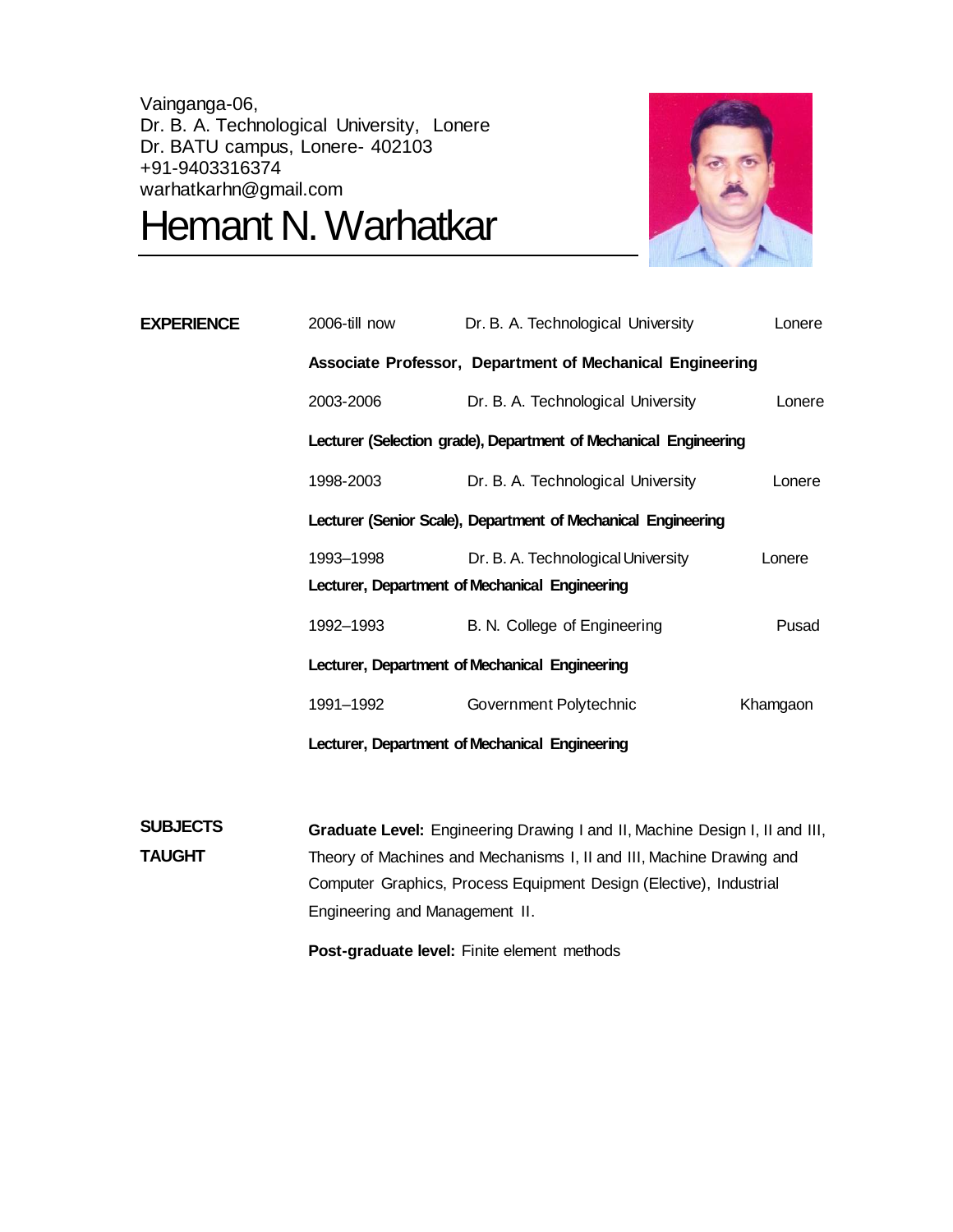# **EDUCATION Ph.D.** 2012 **Indian Institute of Technology** New Delhi Title of thesis "**Development of experimental set-ups for quasi-static and dynamic testing of ligament properties and some preliminary results**" Supervisors - Prof. A. Chawla and Prof. S. Mukherjee, Department of Mechanical Engineering.IIT, Delhi **M. Tech (Design of Mechanical Equipment),** *CGPA: 7.74/10* 1998 Indian Institute of Technology New Delhi **B.E (Mechanical Engineering)**, *First Class with 67.6%*

1991 **Nagpur University** Nagpur University

### **AWARDS/APREECIATION**

NSS coordinator, Appreciation certificate award, Govt. of Maharashtra (2017)

#### **AREAS OF INTEREST**

• Biomechanics, Dynamics, Mechanical system Design

#### **PROJECTS UNDERTAKEN**

**B. E. Project -** Evaluation of Stress Concentration Factor by Finite Element Method

**M. Tech Project** - Design of Screw Extruder for Food Products

#### **PROJECT GUIDED**

• Ph. D : 05 (ongoing), M. Tech: 05 (Completed), B. Tech: 27 (Completed)

#### **MEMBERSHIP OF PROFESSIONAL BODIES**

- Member, Institution of Engineers, India
- Life Member, Indian Society for Technical Education

#### **ADMINISTRATIVE RESPONSIBILITIES AND ACCOMPLISHMENTS**

- In-charge Head, Department of Mechanical Engineering, Dr. Babasaheb Ambedkar Technological University, Lonere (19/7/95 to 29/9/95)
- Additional charge of Workshop Superintendent during 15/6/94 to 10/7/ 94, 27/12/99 to 08/01/2000, 27/4/2001 to 19/5/2001 etc.
- Senior Supervisor, University Examination, Dr. Babasaheb Ambedkar Technological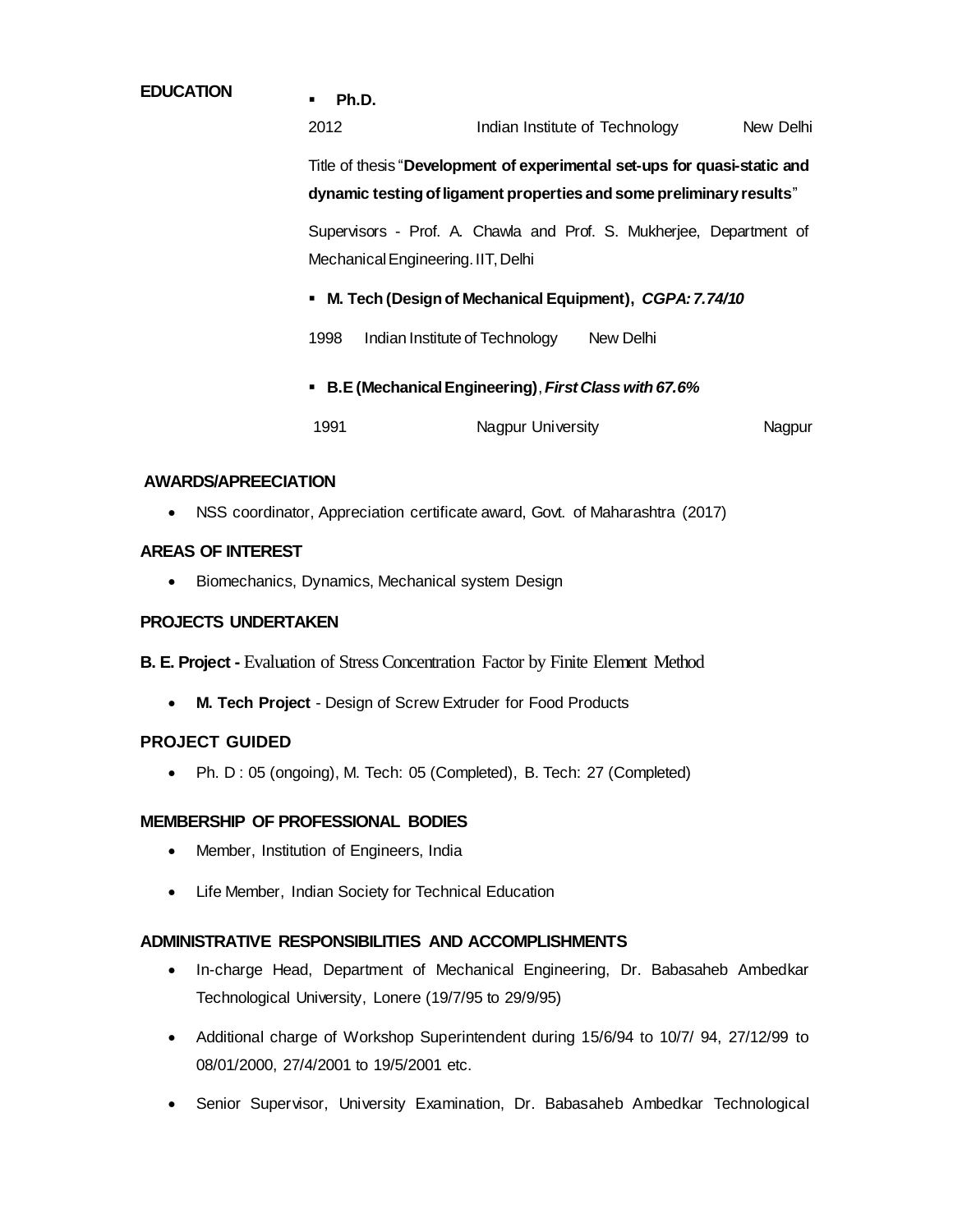University, Lonere (2002-2003) (2007-2016)

- Developed Theory of Machines and Mechanisms Laboratory to meet requirements of under-graduate level (1993-1996)
- Infrastructural development of Drawing Halls (1995 & 1998)
- Development of Computational Laboratory to meet requirements of under-graduate level (1998-2003)
- Contributed in the development of curriculum of the subjects in the area of Design Engineering specialization (1993-1996)
- Contributed in the development of curriculum of the subjects Engineering Drawing I and II (2002)
- Member, Internal Quality Assurance Cell, Dr. Babasaheb Ambedkar Technological University, Lonere (2011-2016)
- Member Secretary, Annual Quality Assurance report, Dr. Babasaheb Ambedkar Technological University, Lonere (2011-2016)
- Member, Examination reform Cell, Dr. Babasaheb Ambedkar Technological University, Lonere (2011-2014)
- Member, Organizing Committee, Indradhanushya 2013,State level inter University Youth Festival hosted at Dr. Babasaheb Ambedkar Technological University, Lonere
- Coordinator, Discipline Committee, Indradhanushya 2013,State level inter University Youth Festival hosted at Dr. Babasaheb Ambedkar Technological University, Lonere
- Member, Grievance Committee, Indradhanushya 2013,State level inter University Youth Festival hosted at Dr. Babasaheb Ambedkar Technological University, Lonere
- Member, Steering Committee, National Assessment and Accreditation Council (NAAC), Dr. Babasaheb Ambedkar Technological University, Lonere, Dec. 2013
- Organising secretary, 1<sup>st</sup> International conference on Manufacturing, Materials and Design (iCMMD), Dr. Babasaheb Ambedkar Technological University, Lonere, Dec. 2016
- Coordinator, University canteens, Dr. Babasaheb Ambedkar Technological University, Lonere (2013-till now)
- Member, Examination Malpractices Committee, Dr. Babasaheb Ambedkar Technological University, Lonere (2013-till now)
- Coordinator, National service scheme, Dr. Babasaheb Ambedkar Technological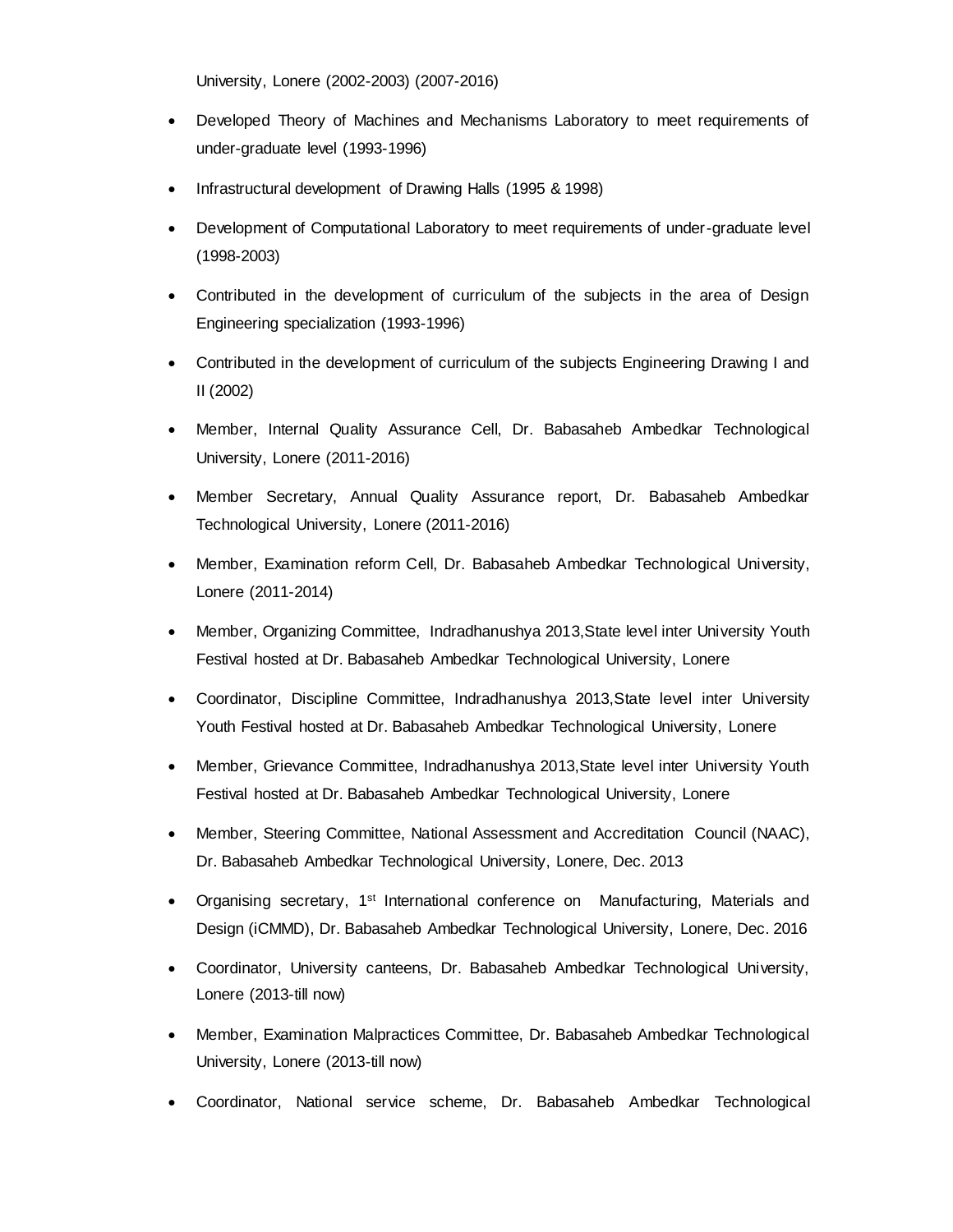University, Lonere (2011-till now)

Member, Board of studies, Mechanical engineering (2011-till now)

#### **STTP ORGANISED**

 Organized AICTE-ISTE short term training programme on 'Creep, Fatigue and Fracture-State of the art' during 15-27 March 2004.

#### **COMPUTER SKILLS SUMMARY**

- Programming Languages C, Fortron77
- Platforms Windows
- $\bullet$  Softwares Pro E, Lab View, ANSYS<sup>TM</sup>, Image Express motion plus, Cambridge Selector, Microsoft Office.

#### **PUBLICATIONS**

- H. N. Warhatkar and S. S. Naik," Concurrent Engineering Design: A Strategy to Compete in the Global Market", Proceedings of National conference on World Class Manufacturing Systems, WCMS-2000, BIT, Jhansi, 2000, pp. 204-208
- R. S. Pawade and H. N. Warhatkar, "Octahedral Hexapod Machine Tool- Revolutionary Machine Tool for the Flexible Manufacturing System", Proceedings of National Workshop on Industrial Problems in Machines and Mechanisms, Priyadarshini College of Engineering and Architecture, Nagpur, 2001, pp. 277-283
- R. S. Pawade, H. N. Warhatkar and V. R. Dhayagude, "Heterarchical FMS: An Alternative Approach", Proceedings of XV National convention of Production Engineers and National Seminar on Emerging Convergence in System, The Institution of Engineers (India), M. P. State Centre, Bhopal, 2001, pp. IFA-5FA
- N. Agrawal and H. N. Warhatkar, "Some Observations on Energy Conservation in Buildings" Proceedings of International conference on Non Conventional Energy Resources, The Institution of Engineers (India), Pune Local Centre, 2001, pp. 41-44
- R. S. Pawade, H. N. Warhatkar and B. F. Jogi, "Factories of Future: IT based Manufacturing", Presented paper in 20th AMTDR Conference, BIT, Mesra, Ranchi, 2002
- D. G. Thakur and H. N. Warhatkar, "Computer Aided Process Planning (CAPP): State of the Art", Proceedings of XVI National Convention of Production Engineers, BHU Varanasi, 2002, pp. 244-248
- S. C. Mandape, J. B. Waghmode, H. N. Warhatkar, S. R. Bate, "Stress Intensity Factor for Surface Cracked Pipes and Elbows", Proceedings of XIII National Conference of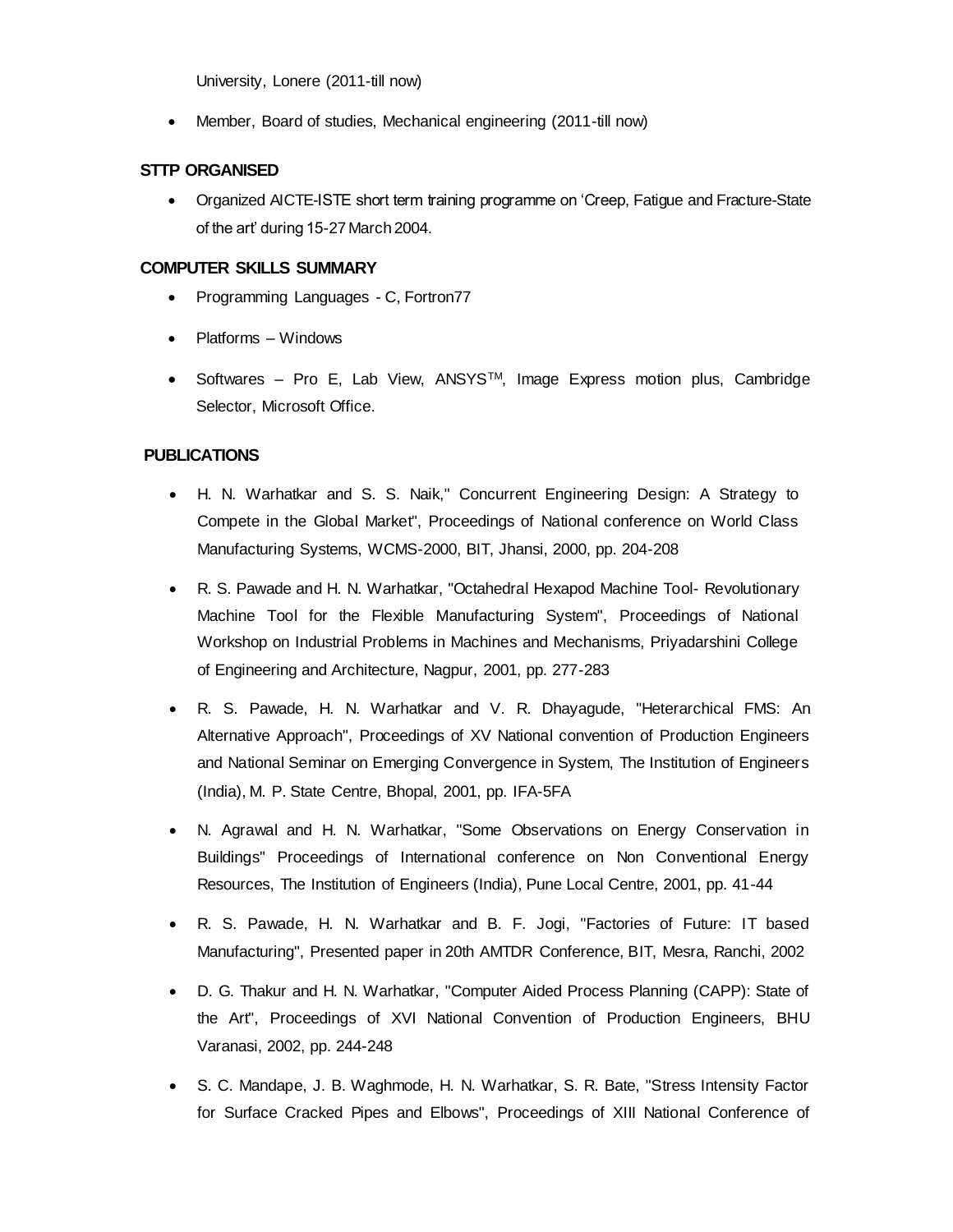Indian Society of Mechanical Engineers, lIT Roorkee, 2003

- H. N. Warhatkar, A. Chawla, S. Mukherjee, R. Malhotra, "Experimental study of variation between Quasi-static and dynamic load deformation properties of medial collateral knee ligaments" SAE world congress, Detroit, Michigan, USA, 2009.
- A. Chawla, S. Mukherjee, H. N. Warhatkar, R. Malhotra, "Dynamic Characterization of bovine medial collateral ligaments" International research council of injury biomechanics, York, U. K., 2009.
- Sandeep Desai, Raju S. Pawade, Hemant Warhatkar ,'Experimental Investigation in face milling of Mg-Ca1 biodegradable alloy, Proceeding of international conference on Precision, Meso, Micro, and Nano Engineering, COPEN 9, Indian Institute of Technology, Powai, Mumbai, Dec. 9-12, 2015.
- Sandeep Desai, Raju S. Pawade, Hemant Warhatkar ,'Influence of Forging and Machining Parameters on biodegradability of Mg-Ca1 alloy, International conference on Productivity, efficiency and Competitiveness in design and manufacturing (PECDM), PSG college of Technology,. Jan 7-9, 2016.
- Sandeep Desai, Raju S. Pawade, Hemant Warhatkar ,'Influence of manufacturing parameters on performance of biodegradable Mg-Ca1.0 implant, International conference on Manufacturing, Materials and Design (iCMMD), Dr. Babasaheb Ambedkar Technological University, Lonere, Dec. 20-21, 2016
- Sandeep Desai, Raju S. Pawade, Hemant Warhatkar ,'Experimental investigation of orthopaedic Mg-Ca1.0 alloy by dry face milling,  $6<sup>th</sup>$  international and  $27<sup>th</sup>$  All India manufacturing Technology ,Design and Research Conference (AIMTDR 2016), College of Engineering, Pune, Dec 16-18, 2016.
- V. A. Mali, H. N. Warhatkar, R. S. Pawade, 'Assessment of Cutting forces and Temperature in bone drilling,  $6<sup>th</sup>$  international and  $27<sup>th</sup>$  All India manufacturing Technology ,Design and Research Conference (AIMTDR 2016), College of Engineering, Pune, Dec 16-18, 2016.
- S. H. Kadhane, H. N. Warhatkar, 'Design and development of an integrated compressive-tensile split Hopkinson pressure bar set up, 11<sup>th</sup> International symposium on plasticity and Impact Mechanics (IMPLAST 2016), Indian institute of Technology, New Delhi.
- S. H. Kadhane, H. N. Warhatkar, 'Review of Experimental techniques used to study mechanical behaviuor soft biological tissues', International conference on Manufacturing, Materials and Design (iCMMD), Dr. Babasaheb Ambedkar Technological University, Lonere, Dec. 20-21, 2016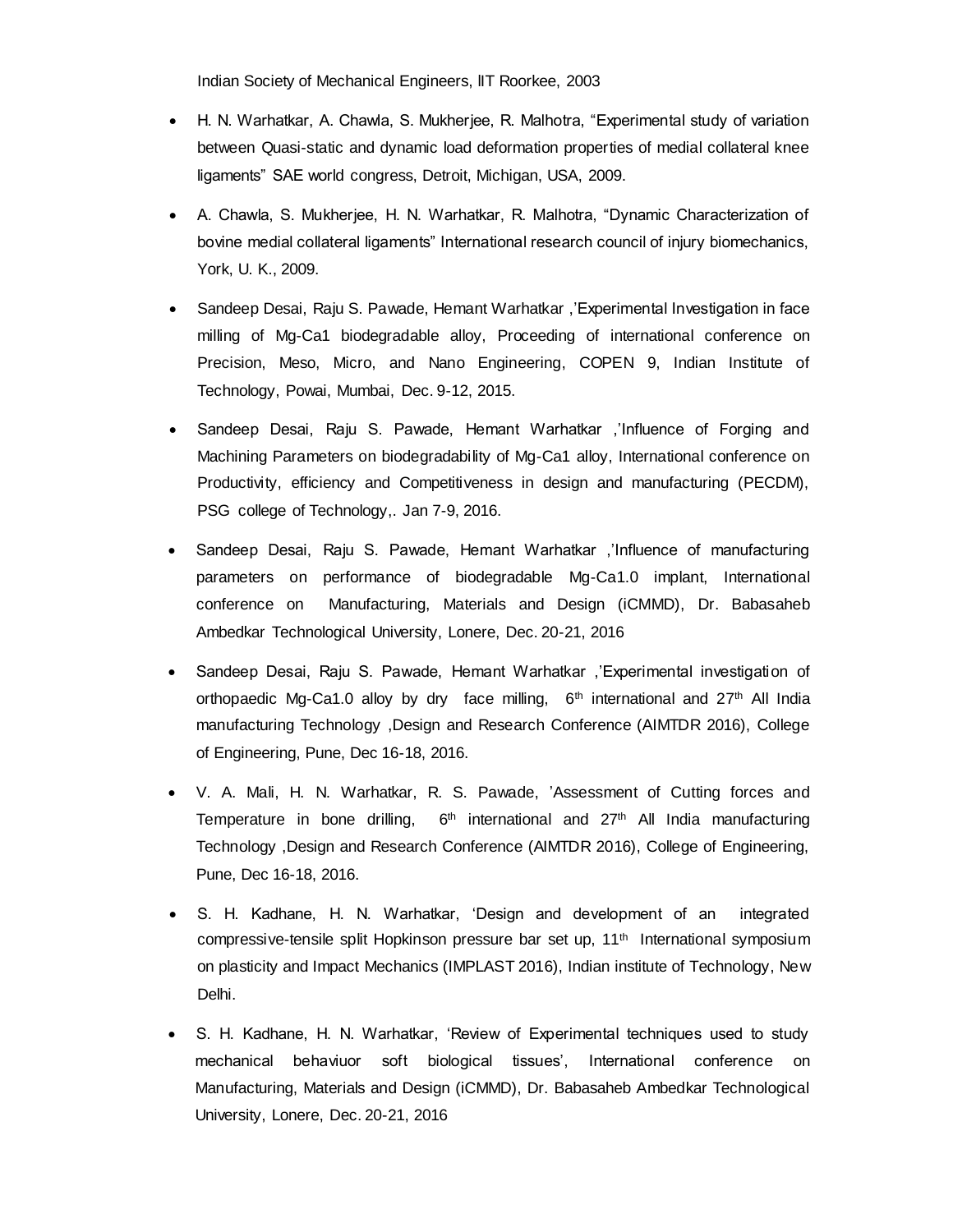# **ADEQUATE EXTENSION AND FIELD OUTREACH ACTIVITIES**

- Delivered expert lecture on 'Design for Manufacturability' in STTP on 'Advanced materials and Near-net Shape Manufacturing' at Dr. Babasaheb Ambedkar Technological University, Lonere on 22nd August 2003.
- Delivered expert lecture on 'Design optimization'' in Course organised for L&T Graduate Trainee Engineers, Baroda, at Dr. Babasaheb Ambedkar Technological University, Lonere during Aug 28 -Sept. 28, 2011.
- Delivered expert talk on 'Mechanical Design Process: Methodology and modeling case study' in ISTE-SRMU sponsored STTP on 'Design of Mechatronics System' at Tulsiram Gaikwad-Patil College of Engineering and Technology Nagpur on 10th June 2014 .
- Delivered a guest lecture on topic Finite element Methods at Vidya Pratishthan's college of Engineering, Baramati on 10th May. 2014.
- Delivered talk on topic 'Design Optimization' in one week FDP on Nature inspired Computations in Engineering (NICE) at Dr. Babasaheb Ambedkar Technological University, Lonere on 22nd May 2015.
- Delivered talk on 'Medical Robotics' in ISTE sponsored one week STTP on 'Robotics and Automation' at PES college of Engineering, Aurangabad on 15th June 2015.
- Delivered talk on 'Injury Biomechanics' in ISTE sponsored one week STTP on 'Robotics and Automation' at PES college of Engineering, Aurangabad on 15th June 2015.
- Session Chair in  $6<sup>th</sup>$  international and  $27<sup>th</sup>$  All India manufacturing Technology ,Design and Research Conference (AIMTDR 2016), College of Engineering, Pune, Dec 16-18, 2016.
- Worked as external examiner for examination of M. Tech dissertation (Design Engineering Specialization) at RIT Sakharale and WCE sangali.
- Worked as reviewer for 1st International conference on 'Advances in Thermal systems, Materials and Design Engineering' (AISMDE 2017), at VJTI Mumbai, Dec 2017.
- Session Chair in 1st International conference on 'Advances in Thermal systems, Materials and Design Engineering' (AISMDE 2017), at VJTI Mumbai, Dec 2017.
- Worked as examiner for evaluation of Ph. D thesis of Nagpur University , Nagpur (No. of thesis: 02)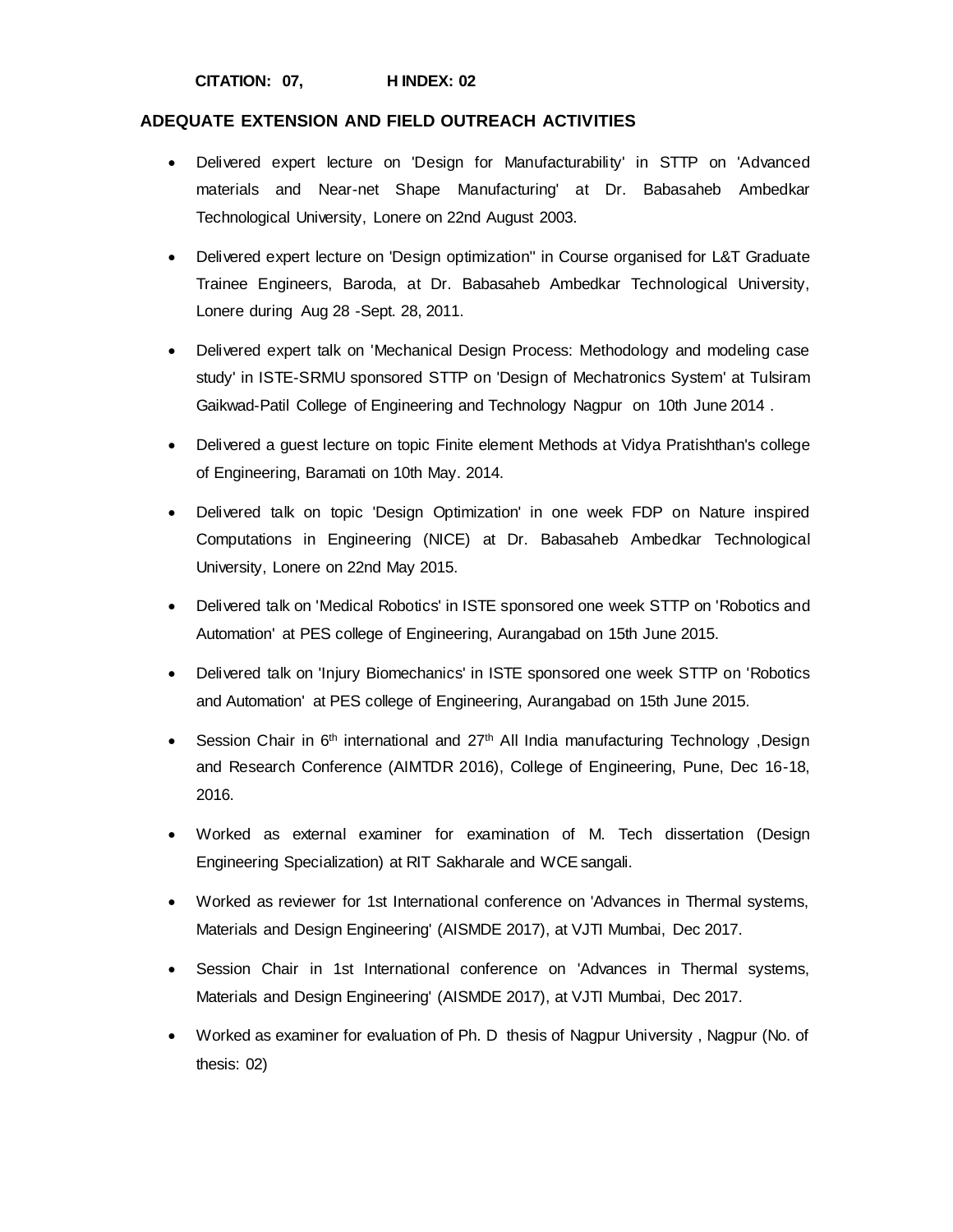## **SHORT TERM COURSES / SEMINARS / CONFERENCES ATTENDED**

- One day Seminar on 'Total Quality Management' VIT, Pune, (1994)
- Two day National Workshop on 'Relevance of In plant Training in Engineering Curricula' KITS, Ramtek, (1995)
- Two Week Short Term Training Programme on, 'Advanced C', Walchand Institute of Technology, Solapur, (1998)
- SERC School on 'Advanced Manufacturing Technology' , lIT, Delhi, (1998)
- Training Programme on "SYNERGOGY" Organized by GRID and ION Exchange (India), (1999)
- Two Week Summer School on 'Education Technology', Dr. Babasaheb Ambedkar Technological University, Lonere, (1999)
- Two Week Short Term Training Programme on 'Industrial Engineering Challenges in the New Millennium', VIT, Pune, (2000)
- National Conference on 'World Class Manufacturing System' Bundelkhand Institute of Engineering and Technology, Jhansi, (2000)
- One Week QIP Short Term Course on 'Design Practices', lIT, Bombay, (2001)
- Two Month Summer Programme on 'Advanced Manufacturing', lIT, Kharagpur, (2001)
- Two Week Short Term Training Programme on 'Digital Image Processing and Pattern Recognition', Dr. Babasaheb Ambedkar Technological University, Lonere, (2001)
- Two Week Short Term Training Programme on 'Advances in CAD/CAM/CAE', G. S. Institute of Technology and Science, Indore, (2002)
- Two Week Short Term Training Programme on 'Opportunities and Challenges in High Precision Manufacturing', Dr. Babasaheb Ambedkar Technological University, Lonere,(2002)
- Two Week Short Term Training Programme on 'Advanced Materials and Near Net shape Manufacturing', Dr. Babasaheb Ambedkar Technological University, Lonere, (2003)
- Two Week Short Term Training Programme on 'Application of Integral Transform Technique in Science and Engineering', Dr. B. A. Tech. University, Lonere, (2003)
- Two day FEA Training event on 'Discover finite element analysis like never before' organized by finite to infinite, Pune, (2008)
- One Week International course on 'Transportation planning and safety', Indian Institute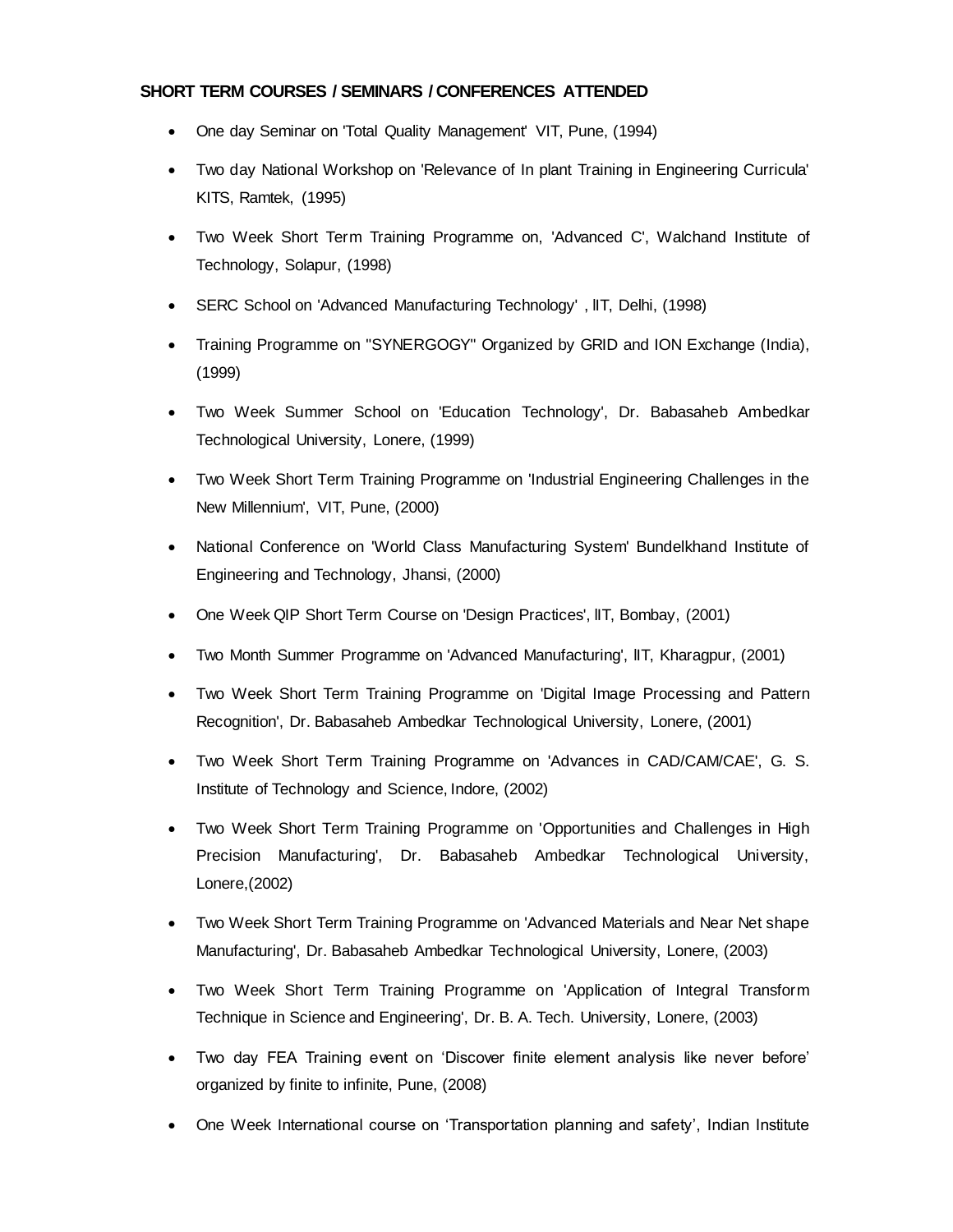of technology, New Delhi, (2010)

- One Week QIP training program on 'Design Innovations', Indian Institute of Technology, Delhi, (2010).
- One Week short term training program on 'Advances in materials and manufacturing processes ', Dr. Babasaheb Ambedkar Technological University, Lonere, (2011).
- One Week Mission 10X workshop Conducted by Wipro Technologies and ISTE at Dr. Babasaheb Ambedkar Technological University, Lonere, (2011).
- Two Week Short Term Training Programme on 'A graphical programming language LabVIEW and its industrial applications', College of Engineering, Pune, (2012).
- One Week short term training program under TEQIP on 'Research Methodology ', Dr. Babasaheb Ambedkar Technological University, Lonere, (2012).
- Two week CEP certificate course on 'Piping Engineering' IIT Bombay (2012)
- One Week CEP course on 'Institutional Building Through Appreciative Mindset' IIT Bombay (2013)
- Two week GIAN course on 'Orthopaedic Biomechanics: Implants and biomaterials' at IIT Kharagpur (Dec.2015)
- One Week Workshop on 'Outcome based education" at Dr. Babasaheb Ambedkar Technological University, Lonere, (June 2016).
- One Week Training on 'Automation Technology' at VTU-Bosch Rexroth Center of excellence, Mysore (October 2016)

#### **OTHER ACTIVITIES**

- Coordinator, Degree Classes Timetable (1995)
- Member, Editorial Board, for Marathi Section, First University Magazine, ' Abhiyantriki' (1995)
- Member, Admission Committee for 15% First Year B. Tech admission (1995 & 2001)
- Member, Estate Development and Maintenance Committee (2001-2004)
- Member, Prasad Borase Memorial scholarship committee (2001-2003)
- Member, Programme cell, Institution Project Management Unit for TEQIP (2003)
- Member, Inspection Committee, Scrutiny of proposal to start New Engineering and Pharmacy College (2003)